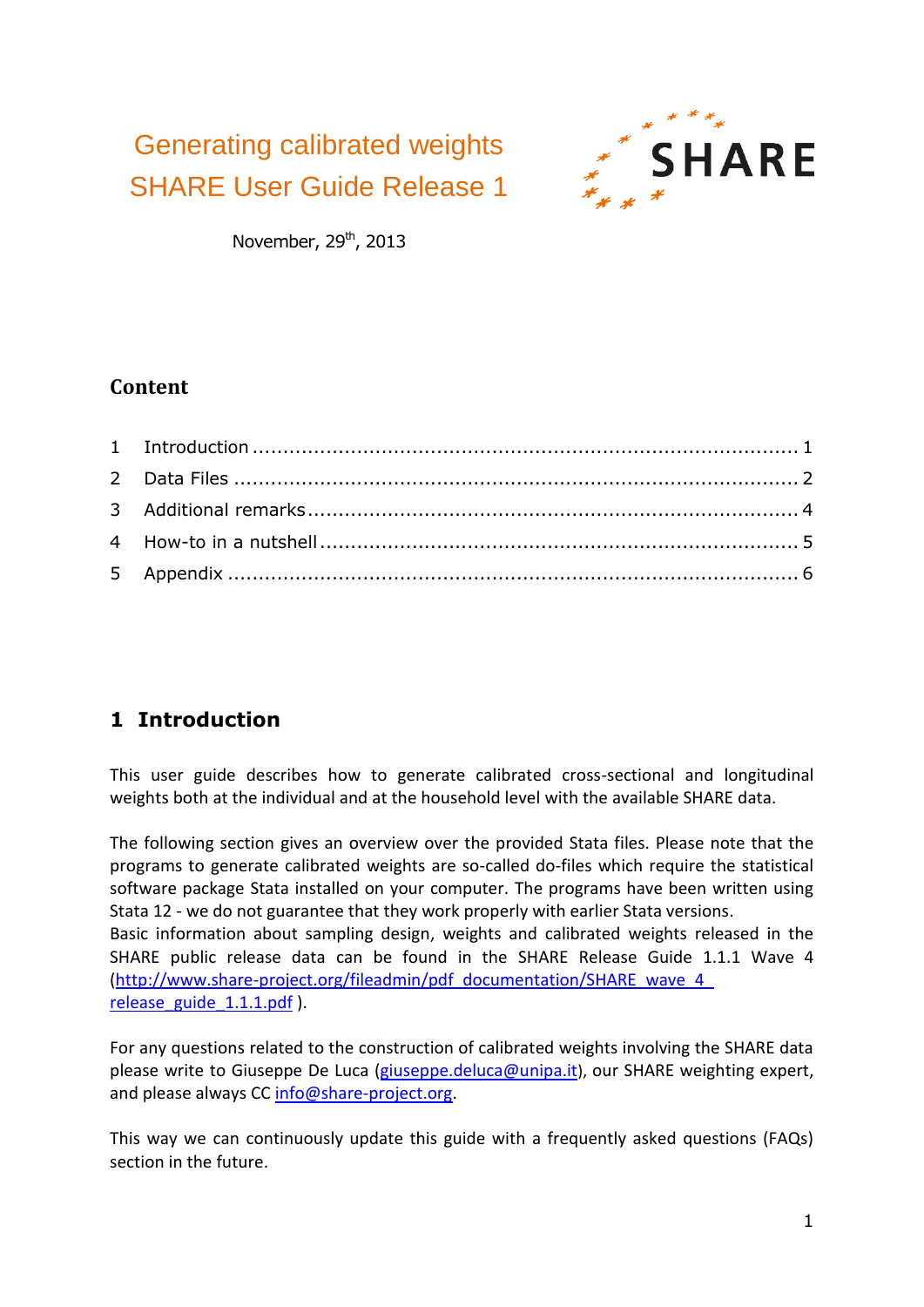#### <span id="page-1-0"></span>**2 Data files**

The SHARE Calibrated Weights (Release 1) data are distributed in 14 files including three different file types. The files are listed below along with the corresponding file type:

| <b>File name</b> | File type |
|------------------|-----------|
| cweightopt       | ado       |
| cweights         | ado       |
| nlsyseq          | ado       |
| data w4 hhs scr  | dta       |
| data w4 ind scr  | dta       |
| data w24 hhs scr | dta       |
| data w24 ind scr | dta       |
| 1 CSW4 IND       | do        |
| 2 CSW4 HHS       | do        |
| 3 LW24 IND       | do        |
| 4 LW24 HHS       | do        |
| Mortality        | do        |
| Population       | do        |
| Region nuts1     | do        |
|                  |           |

Files with the extension .ado are "automatically loaded" do-files which typically contain code for Stata commands that are not already included in Stata. The core of the weighting procedure is carried out by the Stata ado files listed above: "cweightopt.ado", "cweights.ado" and "nlsyseq.ado". Users should not modify these programs. These files have to be placed in the respective ado file directory on your computer. Type sysdir in the Stata command line to set or query system directories (type help sysdir if you are not familiar with this command). Alternatively, these files be can stored in any folder on your computer and then be loaded in Stata by using the  $ad$ opath  $+$  "folder directory" command (see the example do-files).

Stata datasets (with the extension dta) provide example datasets on how your data should look like when you want to generate weights. For example, the dataset "data\_w4\_hhs.dta" consists of all necessary variables from SHARE modules that a user will need in order to construct calibrated weights for wave 4 on household level (hhs). In general, users are required to construct their own dataset by merging the needed modules of SHARE. The dataset has to contain all relevant information needed to compute the required longitudinal weights (e.g. sample and wave indicators, original sampling design weights, calibration variables such as gender or year of birth, indicators for NUTS 1 region, etc.). See in addition to the example datasets table 1 in the appendix which provides an overview of the variables needed for the different weight types. Note that variables in the example datasets have been renamed, e.g. "yrbirth" from the "cv r" module of SHARE wave 4 is renamed to "yrbirth\_w4", etc.

Moreover, some variables have to be generated by your own. In order to compute longitudinal weights, a dummy variable is needed which indicates whether a household (or respondent at the individual level) has participated in all waves the longitudinal weight is intended to cover. The dataset "data w24 hhs.dta" for example includes the indicator variable "w\_2\_4\_hhs" which takes the value one for all households participating in SHARE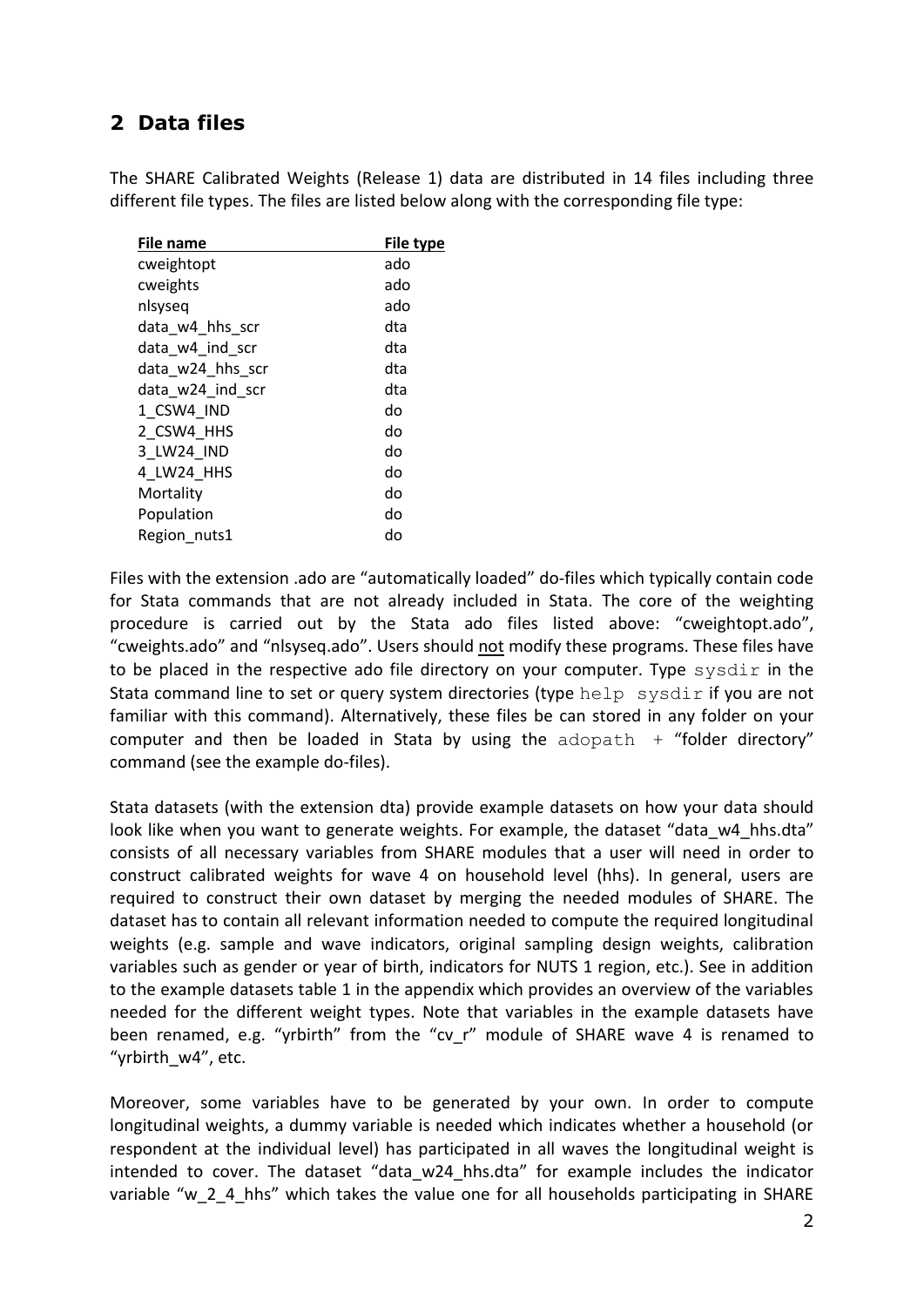wave 2 and wave 4 and zero otherwise. The variable "region" in the example datasets will be generated by the Region nuts1.do-file (more on ancillary do-files below). Note that the necessary NUTS 1 information has to be included in your data in order for the "Region nuts1.do-file" to work. NUTS 1 information can be found in the "gv housing" modules in the SHARE public release data. Be aware that NUTS 1 regional data are only available for the first wave a respondent participates in SHARE. For panel cases the regional information has to be merged from previous waves (see the respective SHARE Release Guides for additional and more detailed information on this).

Do-files starting with numbered labels illustrate the core of the weighting procedure. The example files for generating cross-sectional weights are focusing on Italy. Cross-sectional weights for other SHARE countries can be computed in a similar fashion. The example files for generating cross-sectional and longitudinal calibrated waves include a country loop structure which allows generating weights for more than one country at once.

| 1 CSW4 IND.do | Cross-sectional wave 4 individual level |
|---------------|-----------------------------------------|
| 2 CSW4 HHS.do | Cross-sectional wave 4 household level  |
| 3 LW24 IND.do | Longitudinal wave2-4 individual level   |
| 4 LW24 HHS.do | Longitudinal wave 2-4 household level   |

Every example do-file listed above contains a detailed description of the general weighting process and is very well commented. Please work through the example files first before you construct your own weights.

Additional external information about the target population needed in the weighting procedure is provided by ancillary do-files:

| Region nuts1.do | provides coding of the indicators for NUTS 1 geographical area     |
|-----------------|--------------------------------------------------------------------|
| Population.do   | information about population size by age-gender group and NUTS 1   |
|                 | code (from Eurostat)                                               |
| mortality.do    | data on death of the population 50+ by period, country, age-gender |
|                 | group and NUTS 1 regional indicator (from Eurostat)                |

Crucial for the weighting procedure to work is that these do-files are available in your working directory, as the example do-files mentioned above will need them in order to work properly.

The ancillary do-files will be called automatically from within the example do-files which create the calibrated weights, e.g. "1\_CSW\_IND.do". In the cross-sectional weighting files, the user only needs to adjust the data and ado paths and has to decide for which countries and wave the cross-sectional calibrated weights should be computed.

When constructing longitudinal weights, the syntax in the Stata example do-files referring to a specific wave or wave combinations has to be adjusted manually.

The name suffixes of the necessary information about the size of the target population and mortality by calibration group correspond to the year the respective wave was conducted. In the example do-file "3 LW24 IND.do" (i.e. Longitudinal wave 2-4 at the individual level) the matrix  $\text{`cc'}$  Pop 06 10 refers to the year 2006 i.e. SHARE wave 2 and the year 2010 i.e.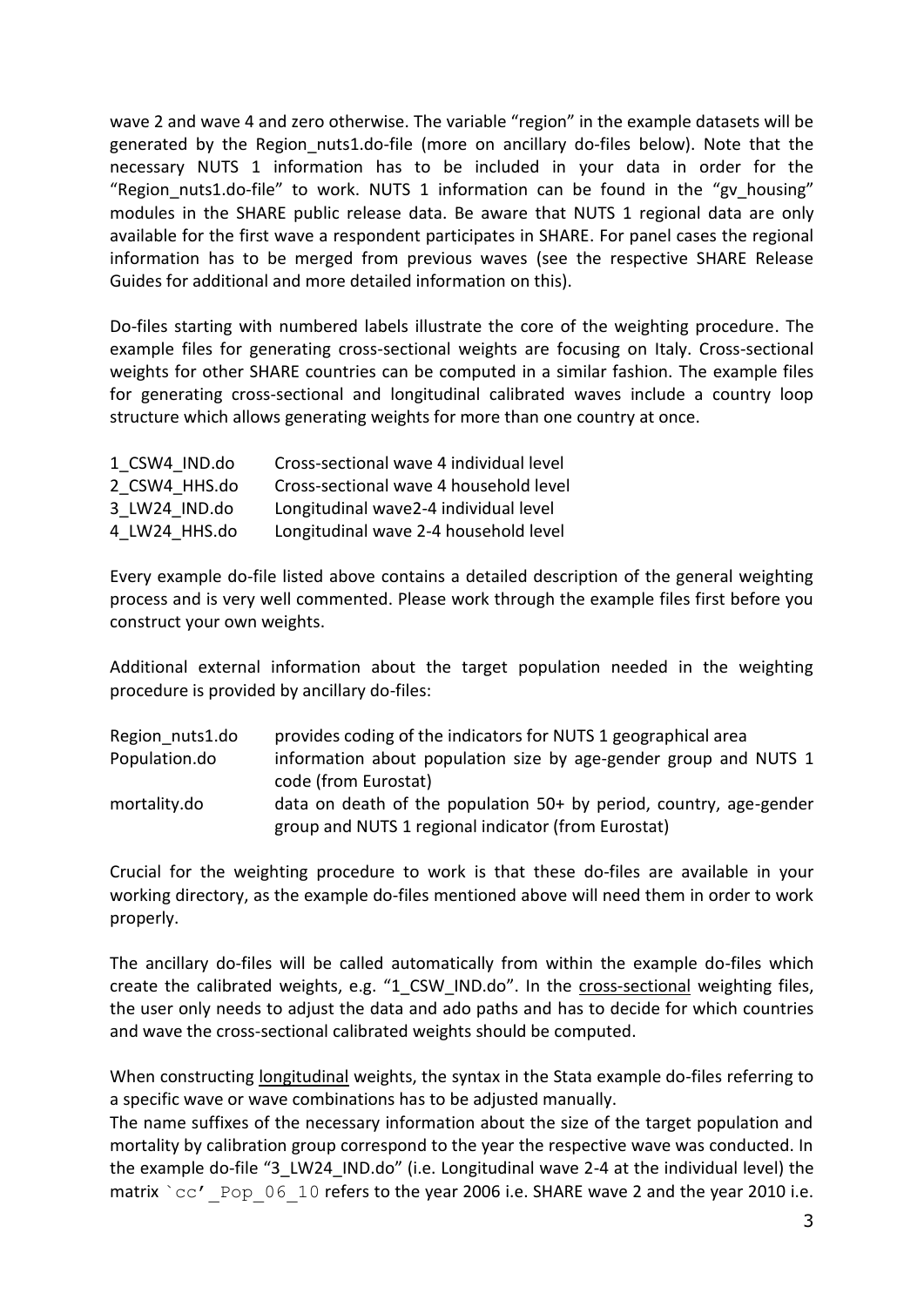SHARE wave 4 for country  $\text{`cc'}$ . In almost the same manner, the matrix `cc' Dea age sex 07 10 provides mortality data between 2007 and 2010 i.e. between SHARE wave 2 and SHARE wave 4.

See table 2 in the appendix for an overview of when each SHARE wave was conducted.

In general, all locals, all globals, all matrices and all variables corresponding to certain years or waves need to be adjusted in order to generate calibrated longitudinal weights. This also includes, for example, the participation indicator variable "w\_2\_4\_hhs" in the example dofile for longitudinal calibrated weights at the household level.

Take an example do-file for longitudinal weights, e.g. "3\_LW24\_IND.do", as template, check each syntax line carefully and adjust the code accordingly.

Furthermore, your panel dataset (for which you plan to compute longitudinal weights) should include a household identifier which is fixed across waves. Currently the SHARE release data include only wave-specific household identifier (e.g. hhid4 in wave 4).

A fixed household identifier can be easily generated by extracting the first ten digits from the wave-specific household identifier with the following command:

generate str10 hhid\_fix = hhidcom4

In contrast to the wave-specific household identifier, the fixed household identifier does not consider household splits.

### <span id="page-3-0"></span>**3 Additional remarks**

Note that the current version of the generated calibrated weights release does not yet support all SHARE countries. See the description at the beginning of the example do-files for additional information.

Computing generated calibrated weights for all available countries at once takes a long time, depending on the Stata version in use (SE or MP) and the allocated random access memory (RAM). If you are using a Stata version below Stata 12, try to allocate more memory with the set memory command in Stata.

In addition, the computing time can be substantially reduced in two ways:

- 1. Using a lower number of combinations for the upper and lower thresholds for the distance function. See the locals "ulist" and "llist" in Section C in the example do-files.
- 2. Reducing the number of calibration margins, for example by excluding the NUTS 1 calibration margins.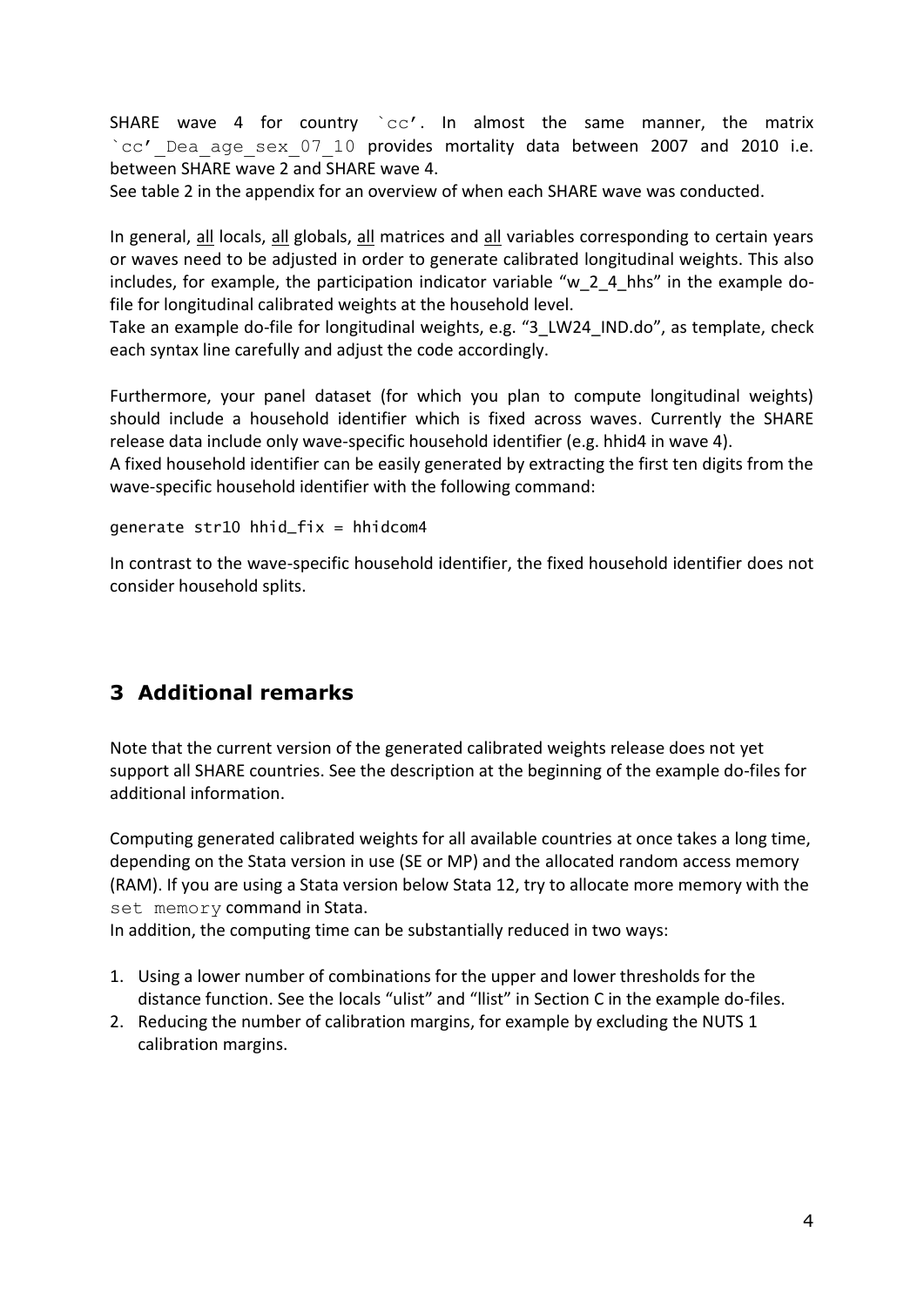#### <span id="page-4-0"></span>**4 How-to in a nutshell**

- decide what sort of weights you need: longitudinal vs. cross-sectional, which country and which wave(s)
- open the respective example dataset for the preferred weighting structure e.g. "data\_w24\_hhs.dta" if you want to generate longitudinal weights at the household level
- become familiar with the structure of the data and the variables you will need, then construct your own dataset by merging the respective SHARE data in need. See the SHARE Release Guide 2.6.0 and the SHARE Wave 4 Release Guide 1 to learn more on how to merge modules of the SHARE data. In addition see table 1 in the appendix for an overview which variables are needed for which weight type
- Please note that for longitudinal weights some variables need to be constructed by the user, see the indicator variable "w\_2\_4\_ind" in the "data\_w24\_ind.dta"-dataset as an example
- when your data has the right shape, open a copy of the respective example do-file for your preferred weighting procedure as a working template e.g. "3\_LW24\_IND.do" if you want to generate calibrated longitudinal weights at the individual level
	- o adjust the do-file in the necessary sections to your data i.e. specify the path of your working directory and of your ado file folder, choose wave(s) and countries
	- o Note that for longitudinal weights, you have to manually adjust all locals, globals, matrices and variables referring to certain years or waves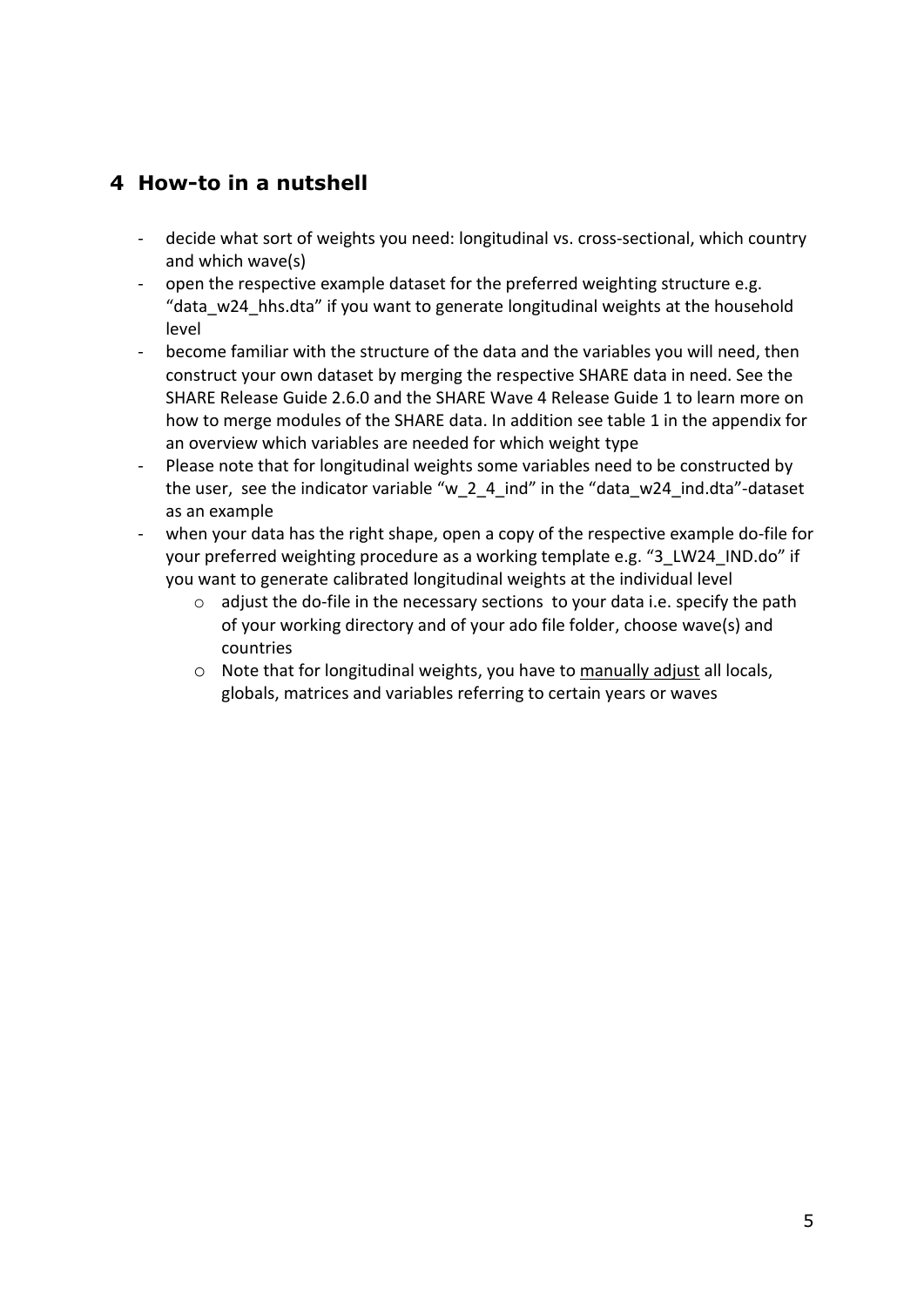# <span id="page-5-0"></span>**5 Appendix**

| Variable name                                                | <b>Description</b>                                                                                    | <b>Time</b><br>dimension         | Level                     |
|--------------------------------------------------------------|-------------------------------------------------------------------------------------------------------|----------------------------------|---------------------------|
| mergeid                                                      | Person ID                                                                                             | cross-sectional/<br>longitudinal | individual                |
| hhid< <i>wave number</i> >                                   | Wave-specific household ID (e.g. hhid4 for wave 4)                                                    | cross-sectional/<br>longitudinal | individual /<br>household |
| split                                                        | Household split identifier                                                                            | cross-sectional/<br>longitudinal | individual /<br>household |
| hhid_fix                                                     | Household ID fixed across waves                                                                       | cross-sectional/<br>longitudinal | individual /<br>household |
| country                                                      | Country code                                                                                          | cross-sectional/<br>longitudinal | individual /<br>household |
| waveid                                                       | Identifier of original wave                                                                           | cross-sectional/<br>longitudinal | individual /<br>household |
| wabeid_hh                                                    | Identifier of wave in which hh was sampled                                                            | cross-sectional/<br>longitudinal | individual /<br>household |
| DW_W <wave number=""></wave>                                 | Design weight - wave <wave number=""></wave>                                                          | cross-sectional/<br>longitudinal | individual /<br>household |
| DW_w <wave number="">_f</wave>                               | Design weight - wave <wave number=""> - Flag</wave>                                                   | cross-sectional/<br>longitudinal | individual /<br>household |
| region                                                       | Indicator for NUTS 1 code                                                                             | cross-sectional/<br>longitudinal | individual /<br>household |
| gs_nuts1                                                     | NUTS 1 code (NUTS 1 variable from the gv_housing<br>module)                                           | cross-sectional/<br>longitudinal | individual /<br>household |
| w_ <wave number="">_<wave<br>number&gt;_hhs</wave<br></wave> | Indicator for households participating in waves <wave<br>number&gt; <wave number=""></wave></wave<br> | longitudinal                     | household                 |
| w_ <wave number="">_<wave<br>number&gt;_ind</wave<br></wave> | Indicator for respondents participating in waves<br><wave number="">_<wave number=""></wave></wave>   | longitudinal                     | individual                |
| gender_w <wave number=""></wave>                             | Gender                                                                                                | cross-sectional/<br>longitudinal | individual                |
| yrbirth_w <wave number=""></wave>                            | Year of birth                                                                                         | cross-sectional/<br>longitudinal | individual                |
| yrbirthp_w <wave number=""></wave>                           | Year of birth of spouse/partner                                                                       | cross-sectional/<br>longitudinal | individual                |
| gender_ <loop number=""></loop>                              | Gender of hh member <loop number=""></loop>                                                           | cross-sectional/<br>longitudinal | household                 |
| yrbirth_ <loop number=""></loop>                             | Year of birth of hh member <loop number=""></loop>                                                    | cross-sectional/<br>longitudinal | household                 |

**Table 1: Variables needed for generating calibrated weights**